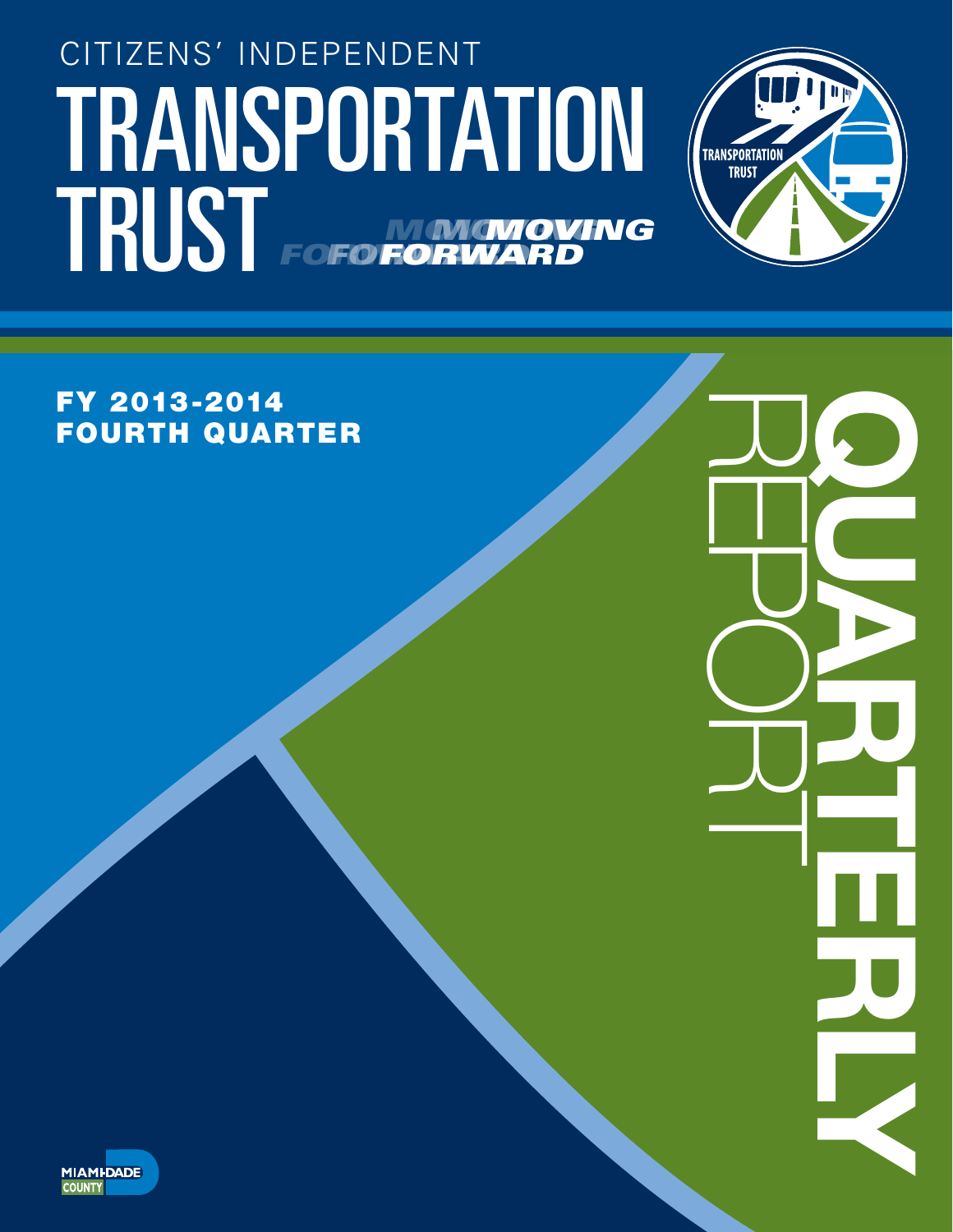

# **External Overview**

This report is presented by the Citizens' Independent Transportation Trust (Transportation Trust) with information pertaining to oversight of the expenditure of the Charter County Transportation Surtax Funds (Surtax) and implementation of the People's Transportation Plan (PTP) from July 1, 2014 to September 30, 2014.

The Transportation Trust works closely with members of the Board of County Commissioners (BCC), County administration, staff at Miami-Dade Transit (MDT), Public Works and Waste Management Department (PWWM) and municipal officials to ensure that PTP funds are used appropriately.

During the fourth quarter, Trust members took a tour of the Miami-Dade Transit Central Control facility, which is currently undergoing a major reconstruction and remodeling. The upgraded facility is funded by the transportation Surtax and features state-of-the art technology that enables tracking of Metrobus, Metrorail and Metromover vehicles.



*L to R: Charles Scurr, Hon. James Reeder, Miles Moss, P.E., Alfred Holzman, Glenn Downing CFP, Hon. Anna Ward, Ph.D., Joe Curbelo, Prakas Kumar, Joanna Santiago, Daniel Mondesir, P.E., Albert Hernandez, P.E.*

Significant improvements have been made to Miami-Dade County's public transit system since the PTP was implemented in 2002. Seniors receive free rides on transit through the Golden Passport program which was expanded following passage of the PTP to incorporate Social Security recipients and honorably discharged veterans. The PTP also discontinued fares for Metromover users, enhancing patron convenience while reducing system maintenance and operating costs.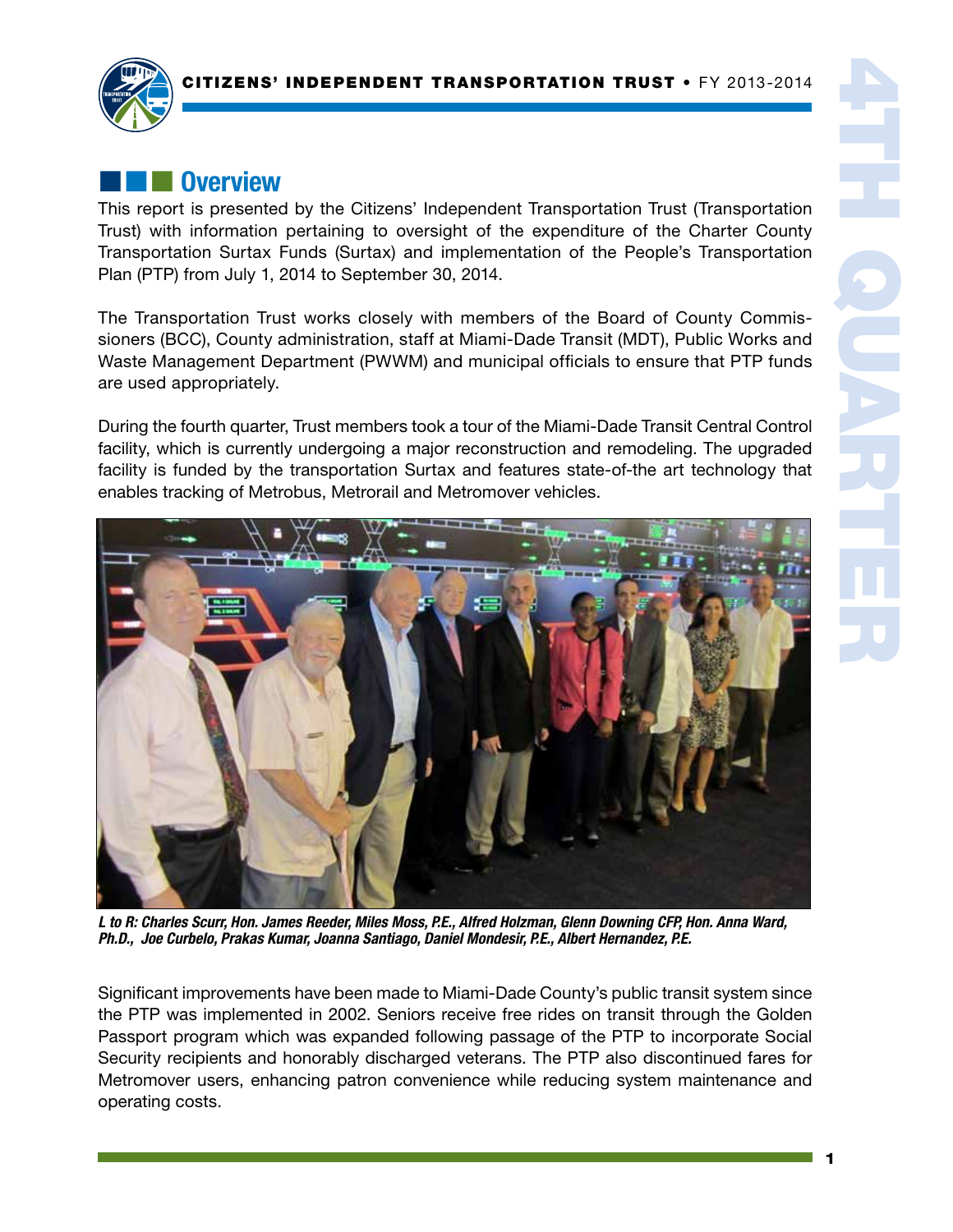

Surtax dollars have brought new transit buses, many of which are eco-friendly diesel electric hybrid vehicles, to the County's transit fleet and new Metromover cars have been purchased and are in operation. The procurement of the new Metrorail fleet of vehicles is proceeding with delivery targeted for completion in 2019.

Also counted among the projects funded by the PTP is construction of the Orange Line is the 2.4 mile Metrorail extension to Miami International Airport. The Easy Card Automated Fare Collection System has been fully implemented and is in operation on the Metrobus and Metrorail fleets featuring user-friendly customer convenience and enhanced ridership data collection for improved service planning. The PTP has also funded more than 1,000 modern revenue-generating bus shelters that are now installed in unincorporated Miami-Dade County along with bus stops featuring upgraded signage.

The cities participating in the PTP Municipal Transportation Program have implemented a number of road improvement and transit projects including successful bus circulator systems operating in 26 municipalites. Ridership numbers for the 26 municipalities that operate municipal circulator systems exceeded 8.2 million boardings during fiscal year 2013-2014. This included over 3.6 million boardings for the City of Miami, over 1.2 million for the City of Miami Beach, over 1.1 million for the City of Coral Gables, over 480,000 for the City of Hialeah and approximately 460,000 for the City of North Miami. Annual ridership on the municipal circulators reached eight million passengers during the quarter.

Investment of surtax funds in Miami-Dade County's public roadway system has resulted in marked improvement to commute time, driver convenience and safety. More than 300 miles of roads have been improved, flashing signals installed in school zones countywide, mobility accommodations for the disabled and the countywide traffic signalization system has been upgraded with the Advanced Traffic Management System (ATMS), the state of the art system that synchronizes the County's 2,727 signals resulting in improved traffic flow and a smoother commute.

Listings of previous and life-to-date accomplishments and other information about CITT and the PTP are available at www.miamidade.gov/citt.

## ¢¢¢ Transportation Trust Board Resolutions

The Transportation Trust originates resolutions to express its position on important issues and to provide guidance, insight and opinions to the Board of County Commissioners (BCC). Resolutions approved during the quarter include:



Resolution supporting the Beach Connector project and the partnership of the State of Florida, Miami-Dade County, the City of Miami, the City of Miami Beach and organizations including the Downtown Development Authority. CITT urges the partners to continue to engage in developing this important project and com-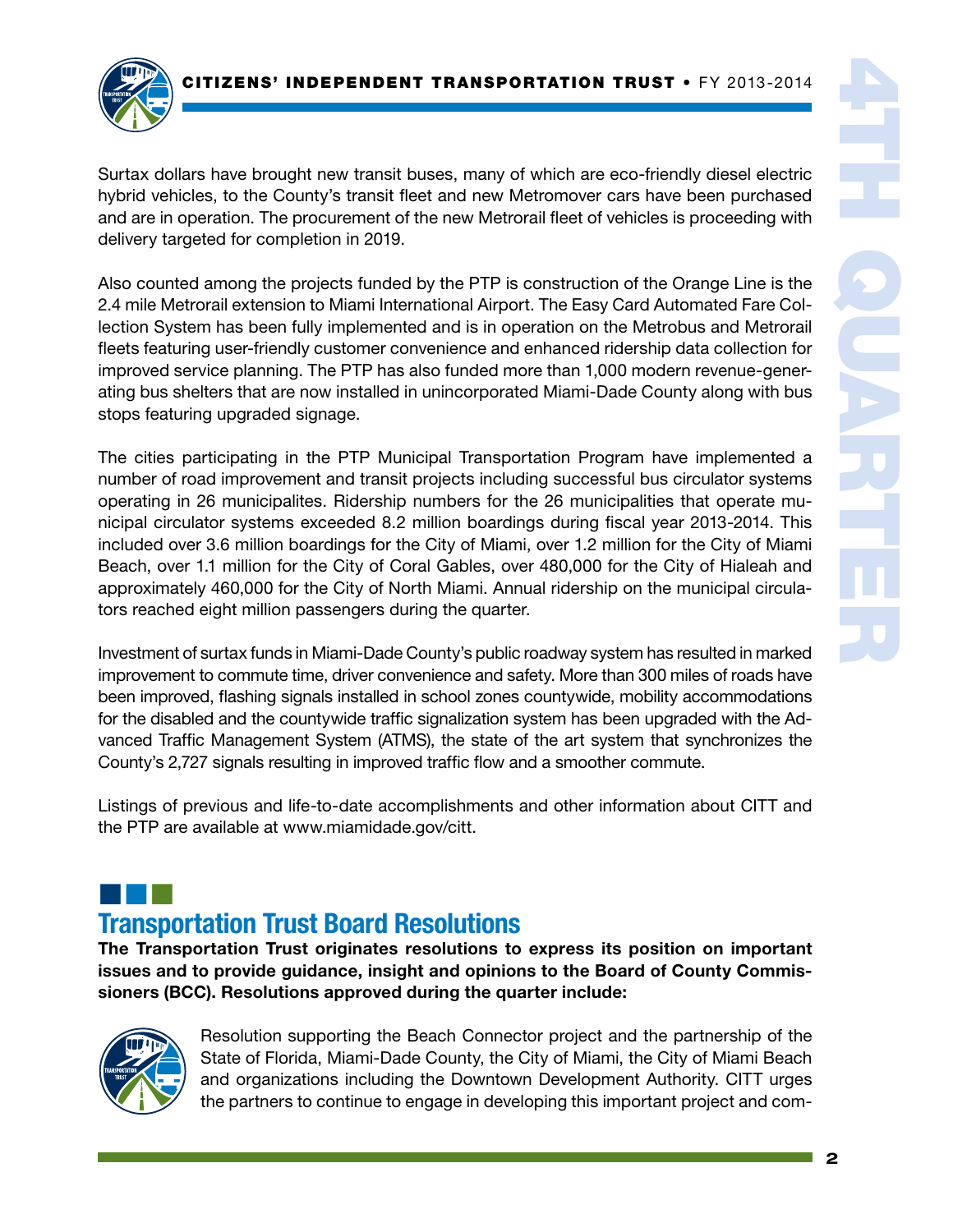

mits to proactively working with the partners to move the project forward expeditiously and utilizing PTP resources available to the parties.

¢¢¢

Contracts Approved by the Transportation Trust

A major responsibility of CITT is to review contracts requesting transportation surtax funding for projects listed in the PTP. These contracts are initiated by Miami-Dade Transit (MDT) and Public Works and Waste Management (PWWM), and are reviewed by staff at the Office of the Citizens' Independent Transportation Trust (OCITT) before they are voted on by the Transportation Trust. The following contracts were approved this quarter:

Resolution recommending the Board of County Commissioners (BCC) to approve a contract award recommendation in the amount of \$203,898.07 to Leyram Construction, Inc. for the PTP project titled Sidewalk Improvements (Project MCC 7040 Plan – CICC 7040-0/07; request for Price Quotation No. 20130205) and authorizing the use of Charter County Transportation Surtax Funds (PWWM – BCC Legislative File No. 141309).

Resolution recommending the Board of County Commissioners (BCC) to declare the acquisition of the designated property known as Parcel 17 for the PTP project titled Improvements on SW 137 Avenue from the Homestead Extension of Florida's Turnpike (SR 821) to SR-5 (US 1) to be a public necessity and authorizing the County Mayor or the County Mayor's designee and the County Attorney to take any and all appropriate actions to accomplish acquisition of the subject property in fee simple by purchase at appraised value or by eminent domain proceedings; rescinding Resolution R-810-11 and authorizing the use of County Transportation Surtax Funds (PWWM – BCC Legislative File No. 141390).

Resolution recommending the Board of County Commissioners (BCC) to rescind resolutions R-825-11, R-826-11, R-827-11, R-830-11, R-833-11, R-858-11 and R-859-11 adopted Oct. 4, 2011 and eliminating the acquisition of the designated properties known as Parcels 13, 14a, 14b, 20, 23, 54 and 65 from right-of-way needed for the PTP project titled Improvements to SW 216 Street from the Florida Turnpike to SW 127 Avenue (PWWM-BCC Legislative File No. 141526).

Resolution recommending the Board of County Commissioners (BCC) to approve execution of a Joint Participation Agreement between Miami-Dade County and the City of Miami to provide



the City of Miami with funding in an amount up to \$1,529,000.00 for the construction of a sidewalk improvement project along 1) Grand Avenue from Mc-Donald Street to Mary Street, 2) Main Highway from McFarlane Road to Franklin Avenue, and 3) McFarlane Road from South Bayshore Drive to Grand Avenue; authorizing the County Mayor or County Mayor's designee to exercise the pro-

visions contained therein and authorizing the use of Charter County Transportation Surtax Funds (PWWM- Legislative File No. 141389).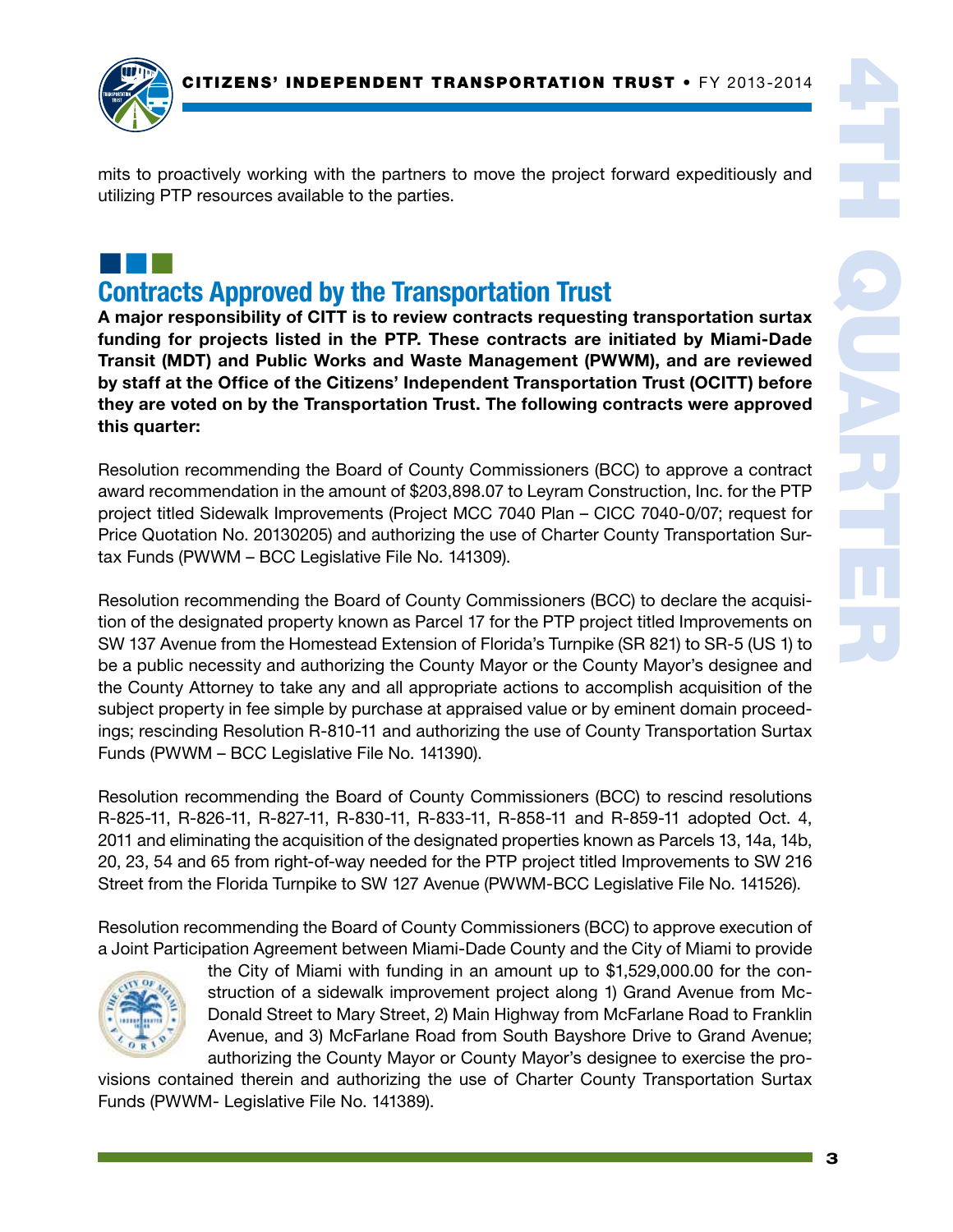

Resolution recommending the Board of County Commissioners (BCC) to authorize the County Mayor or Mayor's designee or Miami-Dade Transit director to execute an Interlocal Public



Transportation Services Agreement between Miami-Dade County and City of Miami Beach for the provision of public transportation services and authorizing the County Mayor, County Mayor's designee, or Mi-

ami-Dade Transit director to exercise the provisions contained therein (MDT – BCC Legislative File No. 141378).

Resolution recommending the Board of County Commissioners (BCC) to authorize additional expenditure authority in a total amount up to \$35,004,000.00 for purchase of equipment, components, parts and services for Metrorail and Metromover, vehicles for various departments, and off road utility, medium and heavy trucks and other fleet equipment (MDT/ISD BCC Legislative File No. 141476).

Resolution recommending the Board of County Commissioners (BCC) to approve Limited Passenger Motor Carrier Certificate of Transportation for Safeguard America, Inc. to provide service as a Limited Passenger Motor Carrier (MDT- BCC Legislative File No. 141540).



Resolution recommending the Board of County Commissioners (BCC) to ratify Revision No. 1 of the Florida Power and Light Work Order No. FPL-TPSS-PY-2 for an amount not to exceed \$265,551.02 to provide dedicated electrical service feeders to the Palmetto Metrorail Station Traction Power Sub-Station project (MDT BCC Legislative File No. 141552).

Resolution recommending the Board of County Commissioners (BCC) to declare the acquisition of the designated property known as the Park and Ride Facility at SW 88 Street and SW 149 Avenue to be a public necessity and authorizing the County Mayor or the County Mayor's designee and the County Attorney to take any and all appropriate actions to accomplish acquisition of the subject property in fee simple by negotiation, donation, right of way designation, purchase at values established by appraisals or tax assessed values, whichever is the higher of the two, together with reasonable attorneys' fees and costs pursuant to Sections 73.091 and 73.092 Florida Statutes, or by eminent domain court proceeding including declarations of taking, as necessary, and authorizing the use of Charter County Transportation Surtax Funds (MDT).

Resolution recommending the Board of County Commissioners (BCC) to authorize a certain settlement in the amount of \$32,000.00 in County eminent domain proceedings by County Attorney in connection with the acquisition of land referred to as Parcel 8 for the right-of-way needed for Improvements to SW 216 Street from the Florida Turnpike to SW 127 Avenue, and authorizing the use of Charter County Transportation Surtax Funds.

Resolution recommending the Board of County Commissioners (BCC) to authorize execution of an agreement (Contract No. BW9808-0/22) in the amount of \$107,512,926.00, with 50 State Security Services, Inc. to obtain security guard services for Miami-Dade Transit, authorizing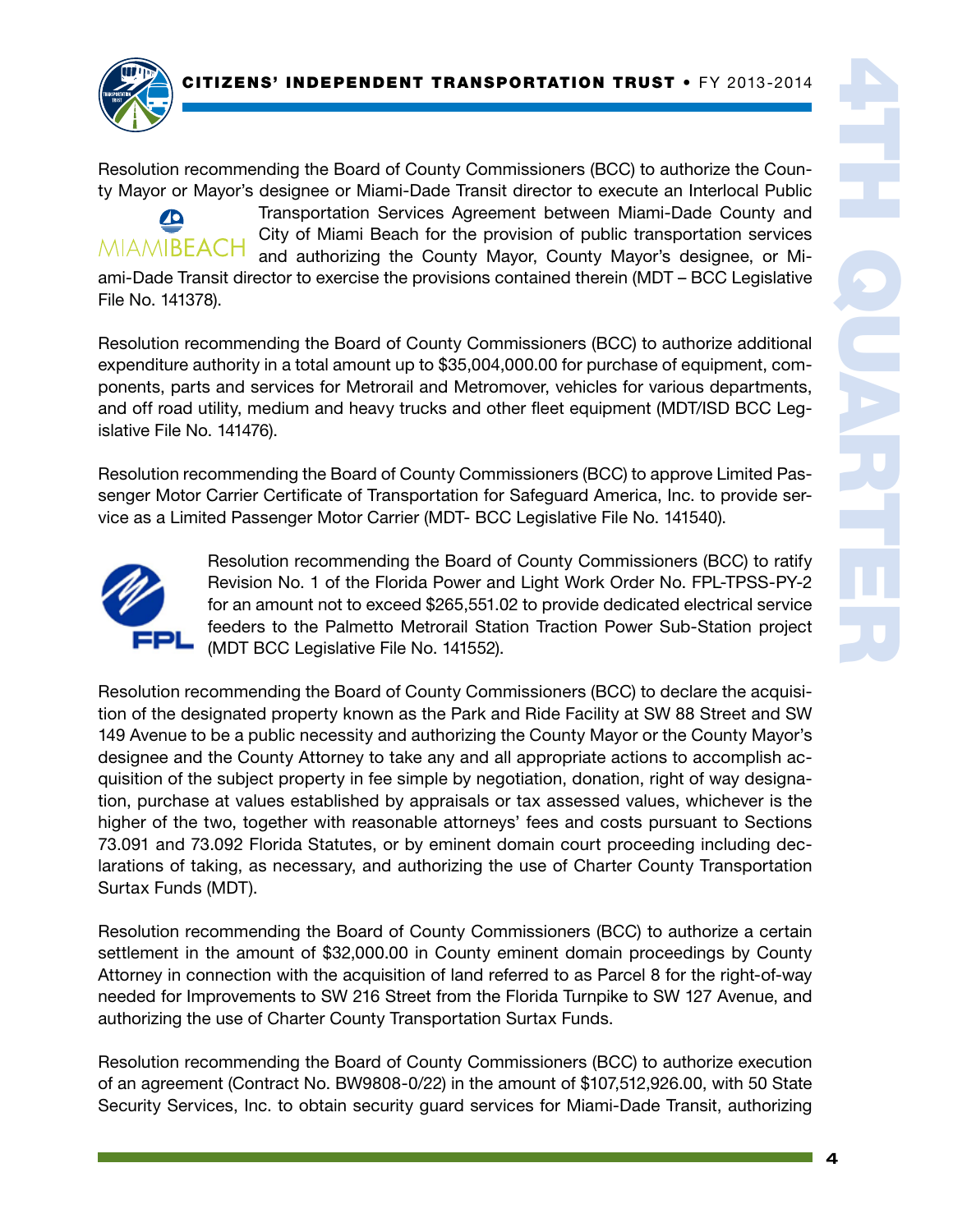

the County Mayor or County Mayor's designee to execute an agreement for and on behalf of Miami-Dade County and to exercise any cancellation provisions and all other rights.

Resolution recommending the Board of County Commissioners (BCC) to approve Supplemental Agreement No. 1 to Professional Services Agreement for Park and Ride Facility at SW 344th Street and Busway - Project No. E08-MDT-01 ESP, Contract No. CIP014-TR08-DE1; increasing contract amount by \$84,837.00 and contract time by 548 calendar days; and authorizing the Mayor or Mayor's designee to execute the attached.

Resolution recommending the Board of County Commissioners (BCC) to authorize a certain settlement in the amount of \$20,000.00 in County eminent domain proceedings by County Attorney in connection with the acquisition of land referred to as Parcel 42 for the right-of-way needed for Improvements to SW 216 Street from the Florida Turnpike to SW 127 Avenue, and authorizing the use of Charter County Transportation Surtax Funds.

Resolution recommending the Board of County Commissioners (BCC) to authorize execution of a Joint Participation Agreement (JPA) with the Florida Department of Transportation



(FDOT) for \$20,068,364.00 in Public Transit Block Grant Program funds for Transit Bus Service Assistance; authorizing the receipt and expenditure of funds as specified in the JPA; authorizing receipt and expenditure of any additional funds should they become available and authorizing use of Charter County Transportation System Surtax Funds.

Resolution recommending the Board of County Commissioners (BCC) to approve the Coun-



ty Mayor or Mayor's designee or MDT director to execute an Interlocal Public Transportation Services Agreement between Miami-Dade County and the City of Miami Gardens for the provision of public transportation services, and authorizing the County Mayor, County Mayor's designee, or MDT director to exercise the provisions.



*Bicentennial Park Metromover Station*

Resolution recommending the Board of County Commissioners (BCC) to approve Retroactive Change Order No. 1 and Change Order No. 2 (final) for design-build services for the Metromover Bicentennial Park Station Rehabilitation – Project No. DB10-MDT-02 ARRA PTP Contract No. IRP016- CT1-TR10; increase the contract time by 202 calendar days; increasing the contract amount by \$203,176.35; closing out the contract to Carivon Construction Company; and authorizing the use of Charter County Transportation System Surtax Funds in the amount of \$184,784.39.

Resolution recommending the Board of County Commissioners (BCC) to approve the utilization of \$7,600,000 of unallocated surtax carryover funds for use by Miami-Dade Transit (MDT) in the FY 2014-15 budget to be used to eliminate the proposed fare increase; and an ordinance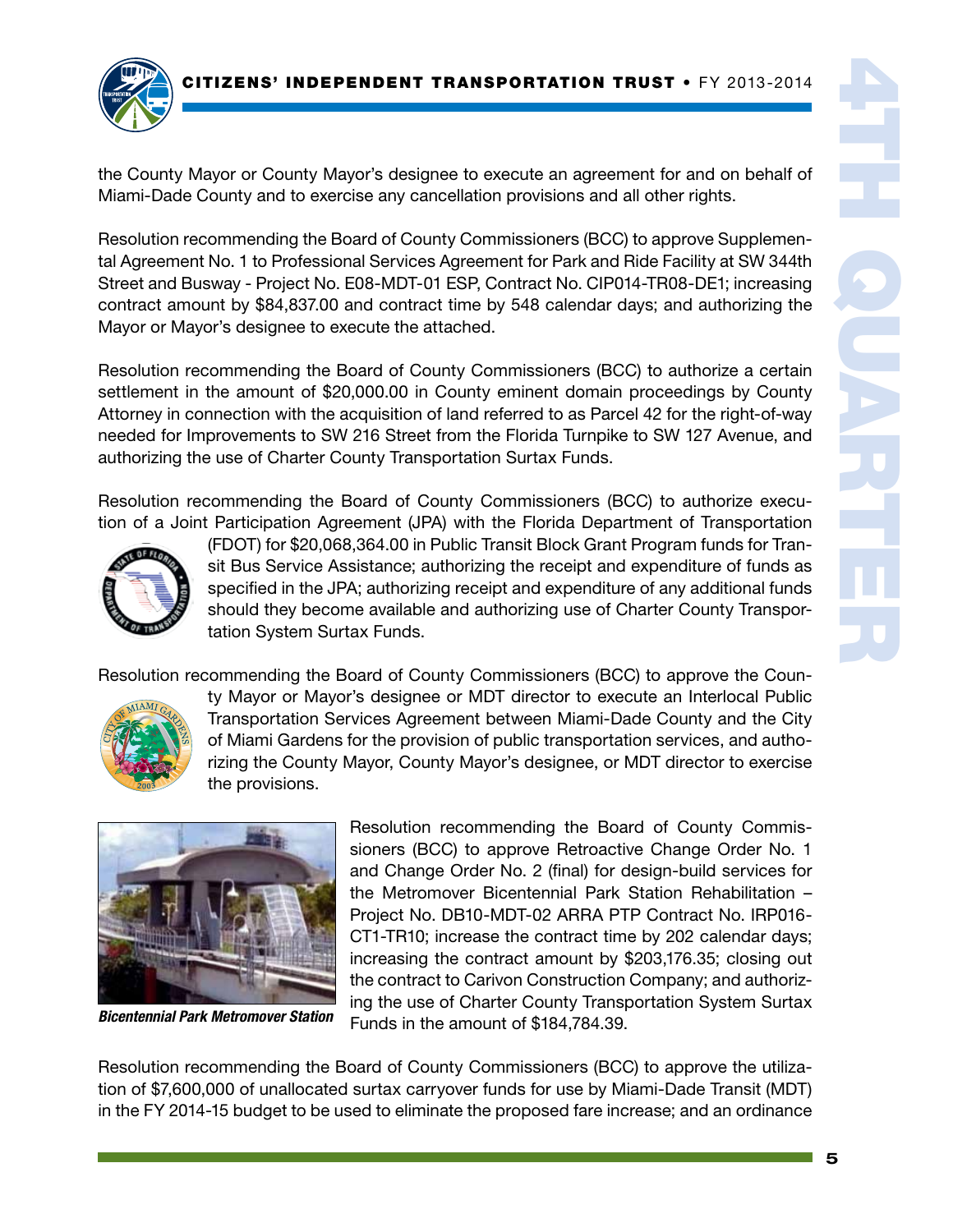amending Exhibit 1 of the People's Transportation Plan allowing for the one year deferral of the annual 3.5 percent Maintenance Of Effort (MOE) increase from the General Fund to MDT for fiscal year 2014-2015.

# ¢¢¢

## Miami-Dade Transit Update

Miami-Dade Transit (MDT) is responsible for implementing all transit improvements listed in the PTP including Metrobus, Metrorail and Metromover projects along with Special Transportation Service (STS) and the Golden Passport/Patriot Passport Program. MDT reports the following activities related to PTP projects during this quarter:

### **Metrobus**

The active bus fleet consists of 701 40-foot buses, 25 62-foot articulated buses, 12 45-foot over-the-road buses, and 77 30-foot minibuses for a total of 815 active buses. This is an



increase of 114 buses since PTP. Not included in the active fleet are four retired buses that form MDT's Contingency Fleet.

*40-foot Hybrid Bus*

### Surtax-funded Staff

MDT did not hire any full-time employees during the third quarter, from April 1, 2014 to June 30, 2014. Since November 2002, the total number of new hires is 1,984.

## Disadvantaged Business Enterprises

MDT monitors the status of PTP-funded contracts which include federal funding. To date, MDT reports five prime contractors and 47 subcontractors that are subject to **Disadvantaged Business** Enterprises compliance measures.

## Golden Passport/Patriot Passport Programs

MDT issued 2,736 Golden Passport cards to customers over 65 years of age, 1,377 Golden Passport cards to customers under 65 years of age and 116 Patriot Passport cards. Currently, there are 231,894 certified Golden Passport/Patriot Passport customer accounts; this number includes 162,045 Golden Passports of customers over 65 years of age, 61,260 Golden Passport of customers under 65 years of age and 8,589 Patriot Passport customers.

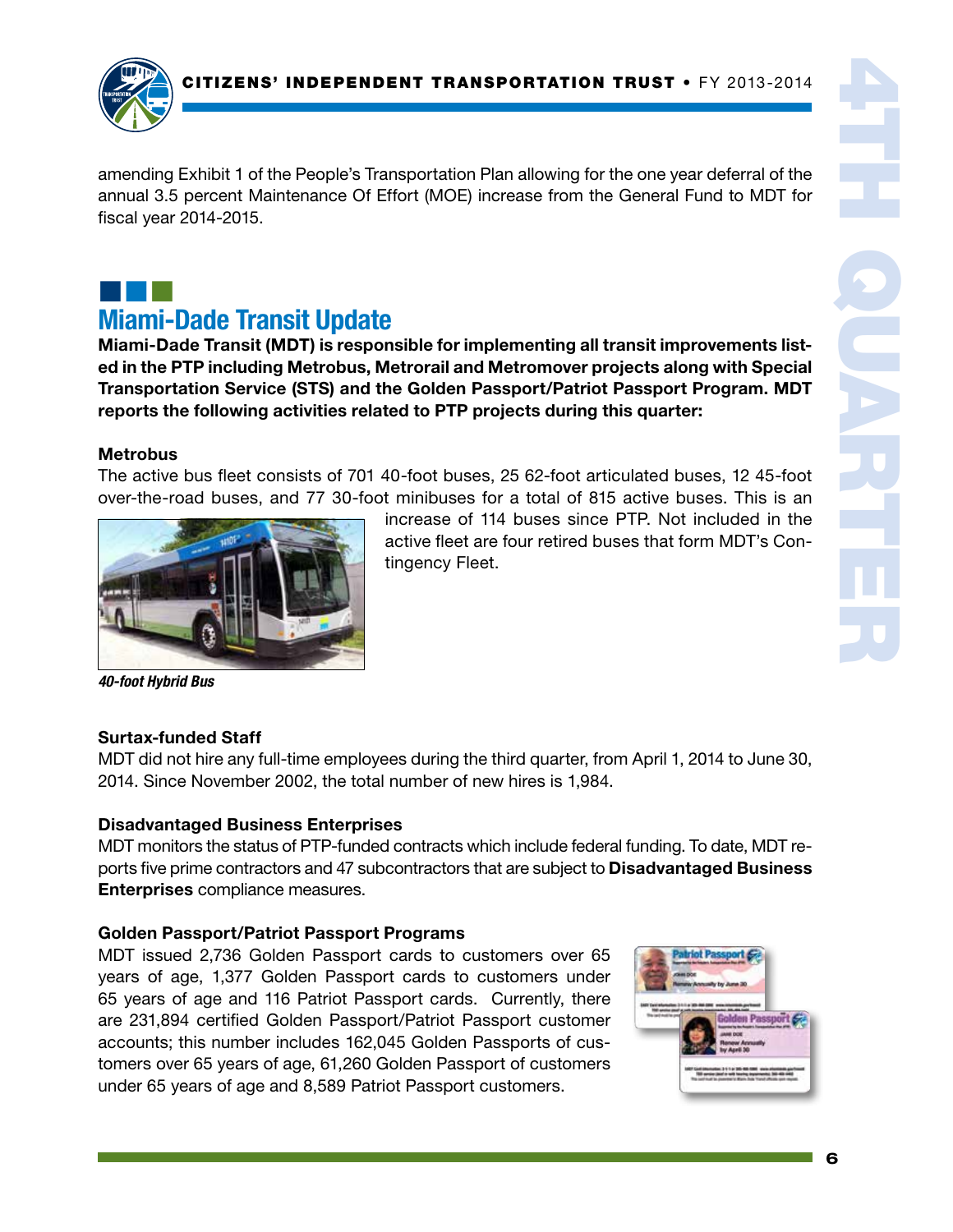

#### Golden Passport Program Issuances FY 2012-2013 • Fourth Quarter

| <b>Golden Passport Program Component</b>                           | <b>Issued in</b><br><b>First Quarter</b> | <b>Total Certified Golden/Patriot</b><br><b>Passport Users To Date</b> |
|--------------------------------------------------------------------|------------------------------------------|------------------------------------------------------------------------|
| Golden Passport: Over 65 Years of Age Issued<br>during the Quarter | 2,736                                    | 162,045                                                                |
| Golden Passport: Under 65 Years of Age Issued                      | 1,377                                    | 61,260                                                                 |
| <b>Patriot Passports Issued</b>                                    | 116                                      | 8,589                                                                  |
| <b>Total Golden Passport/Patriot Passport</b>                      | 4,229                                    | 231,894                                                                |

## ¢¢¢ Miami-Dade Public Works and Waste Management Department Update

Public Works and Waste Management (PWWM) is responsible for developing and implementing PTP-funded roadway projects including paving, traffic signals, signage, bike paths, lighting, drainage, curb cuts and guard rails. PWWM reports the following activities related to PTP projects during this quarter:

## Advanced Traffic Management System

All of the County's signalized intersections have been migrated to ATMS. PWWM is progressing on improving the communication system supporting this system. In the current fiscal year,



*Traffic Control Center*

additional signals will be migrated to the wireless communication subsystem in a collaborative effort with the Miami-Dade Information Technology Department. An extension of Phase 2 has been approved for this and next fiscal year to serve as a bridge between Phase 2 and Phase 3, and to ensure that progress on some critical ongoing efforts will continue without interruption. The most critical of them is the evaluation and planning for the implementation of a County-owned and maintained communication infrastructure to serve

ATMS. Phase 3 of the program will be planned and let within the coming year. It will provide additional enhancements to further improve traffic flow on the County's arterial roadways. Actual work under Phase 3 will not begin until next fiscal year.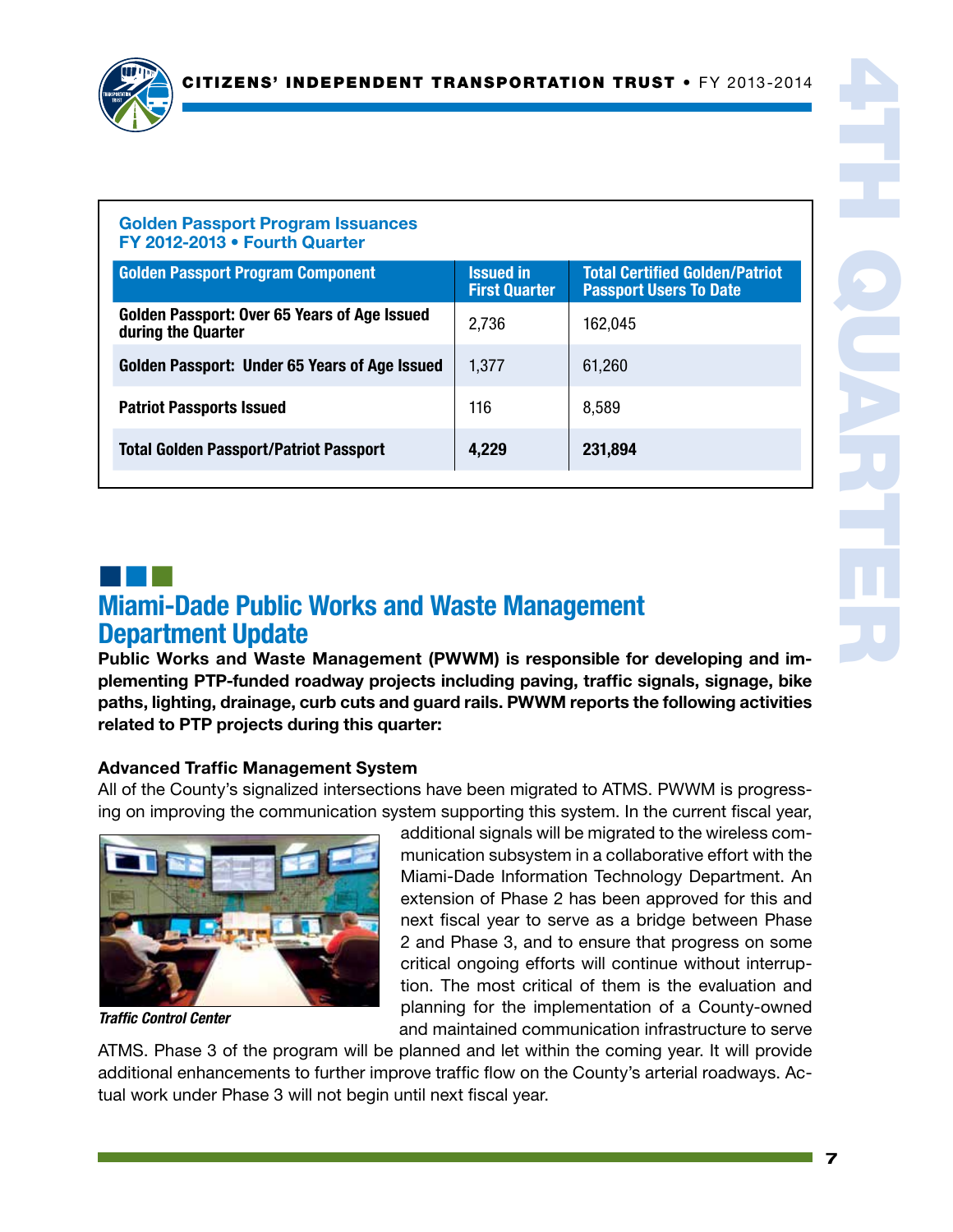

#### Neighborhood Improvement Projects

PWWM continues to coordinate the Neighborhood Improvements program with County Commissioners' offices. provements in this category include resurfacing, sidewalks, ADA ramps and connectors, drainage, guardrails, striping, traffic signals and traffic calming. Currently, 125 PTP-funded construction contracts have been approved by the CITT and BCC for Neighborhood Improvements, totaling \$105.46 million.

#### Miscellaneous Construction Contract Program

In an effort to accelerate projects, PWWM continues to take advantage of various contracting mechanisms, such as the County's Miscellaneous Construction Contract Program (MCC). The MCC program is an open competitive process which allows for an expedited procurement that provides contractors countywide with a fair opportunity to compete for work on County construction projects and has a direct beneficial impact to the County by accelerating construction projects.

#### Internally Illuminated Street Name Signs (IISNS)

Since the inception of the IISNS program 1,854 signs have been installed at intersections throughout the County, which includes 178 intersections funded under the American Recovery and Reinvestment Act (ARRA). With the exception of approximately 22 intersections, PWWM has completed the installation of IISNS at all eligible signalized intersections (excludes spanwire, substandard traffic signal support systems and locations identified by municipalities for exclusion). The remaining intersections were originally going to be implement-

ed through a construction contract for which the contractor was found to be in default. Subsequently, consideration was given to utilizing in-house staff from PWWM to perform the work for the pending intersections, however, as there was no CITT approved procurement contract, it was determined that proceeding with a new construction contract would move PWWM towards the completion of the IISNS program. However, bids received were rejected as per Board of County Commissioner's Resolution R-574-13. The procurement of a new construction contract is in process.





4TH QUARTER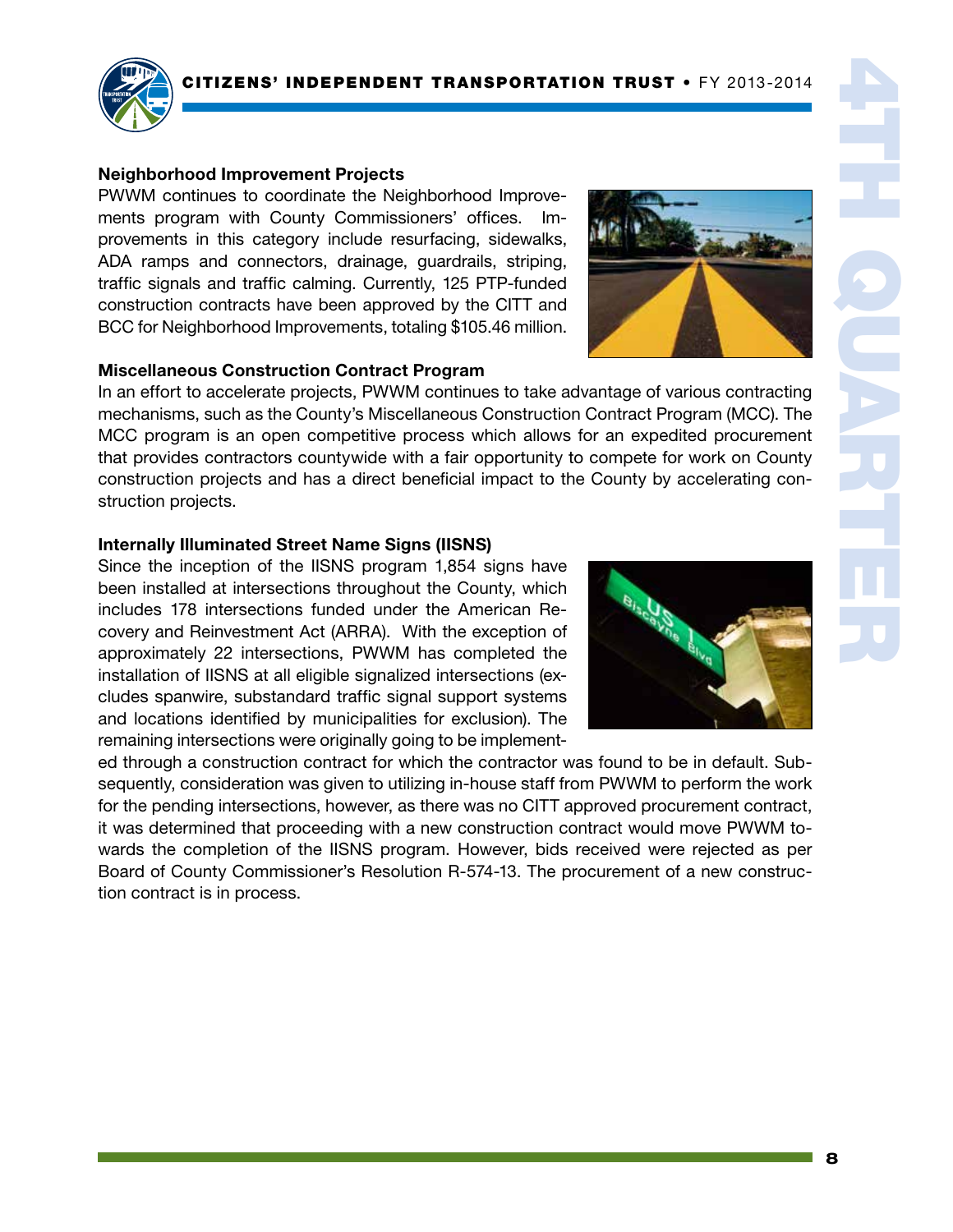

## ¢¢¢ Disadvantaged Business Enterprise and Small Business Participation Reporting

The Transportation Trust monitors and reports the level of participation by small and disadvantaged businesses in contracts receiving transportation surtax proceeds. It is supported in this effort by the MDT Office of Civil Rights and the Miami-Dade Internal Services Department (ISD) Small Business Development Division. The federal Disadvantaged Business Enterprise (DBE) program encourages the development and use of companies owned and controlled by minorities, women, and socially and economically disadvantaged individuals on federally-aided projects and the County program tracks contracts awarded with Surtax funding and subject to local small business goals, wages and Community Workforce requirements. The following activity is reported during this quarter:

| <b>Disadvantaged Business Enterprise (DBE) Contractors</b><br><b>PTP Funded Contracts</b><br><b>Program to Date</b> |              |                   |  |  |
|---------------------------------------------------------------------------------------------------------------------|--------------|-------------------|--|--|
| <b>Contractors</b>                                                                                                  | <b>Total</b> | <b>Total Paid</b> |  |  |
| <b>Prime Contractors</b>                                                                                            | 6            | \$391,799,557     |  |  |
| <b>DBE Subcontractors</b>                                                                                           | 51           | \$59,793,393      |  |  |
| *PTP funding represents approximately 59 percent of dollars paid to DBEs                                            |              |                   |  |  |

### Miami-Dade Transit • Office of Civil Rights • Transit Contracts Compliance

### Miami-Dade Regulatory and Economic Resources Department Contract Monitoring and Compliance Division

Small Business Enterprise (SBE) Community Business Enterprise (CBE) and Community Small Business Enterprise (CSBE) Contractors

| <b>PTP Funded Contracts With Measures</b><br>FY 2013-2014<br><b>Fourth Quarter</b> |                                      |                                          |                                        |                                               |  |
|------------------------------------------------------------------------------------|--------------------------------------|------------------------------------------|----------------------------------------|-----------------------------------------------|--|
| <b>Approved</b><br><b>Contracts</b>                                                | <b>Number of</b><br><b>Contracts</b> | <b>Contracts With</b><br><b>Measures</b> | <b>Contract Award</b><br><b>Amount</b> | <b>Payments to Small</b><br><b>Businesses</b> |  |
| <b>Fourth Quarter</b><br>FY 2013-2014                                              | 11                                   |                                          | \$163,703,187                          | \$653,590                                     |  |
| Life-to-Date<br>FY 2004-2005 -<br>FY 2013-2014                                     | 335                                  | 96                                       | \$2,071,027,758                        | \$148,206,127                                 |  |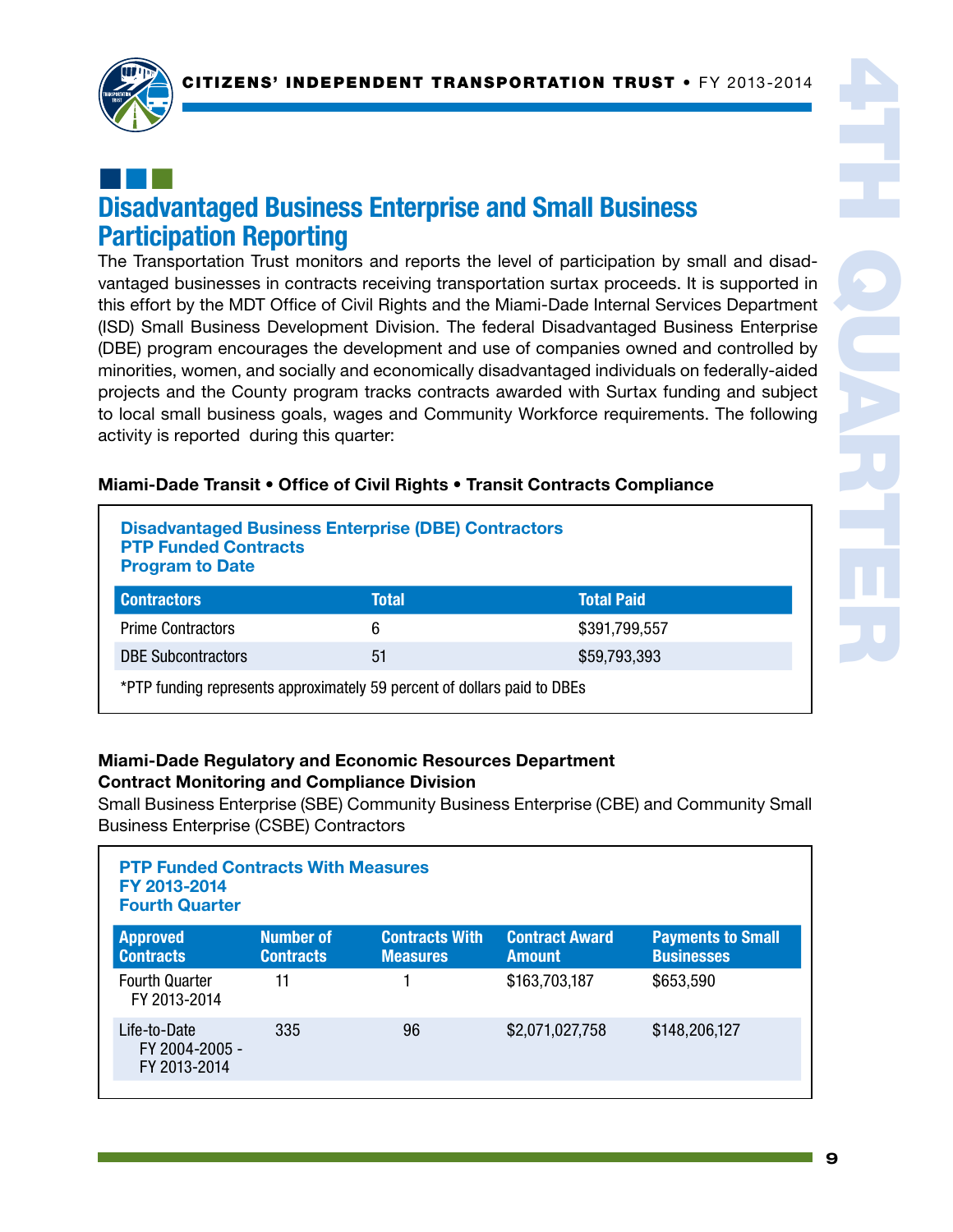

# ¢¢¢ PTP Municipal Update

Twenty percent of surtax proceeds collected annually is allocated to the 33 of the 34 municipalities eligible to receive PTP funds; one city has elected not to receive the funds. Each participating municipality receives a pro rata share of surtax proceeds based on its population and is permitted to use the funds to develop or enhance municipal transit and transportation systems.



Twenty-six cities operate circulator bus service funded by the surtax and carry approximately 7 million passengers every year. A total of \$18,464,373 in surtax funds was transferred to the municipalities during the fourth quarter and municipalities have received \$456,732,741 since 2002.

The Trust hosted the annual Municipal Transportation Workshop for the municipalities that receive surtax funds. There were 76 attendees who coordinate surtax-funded transit and roadway projects in their cities. The Municipal Workshop is designed to provide guidance on program requirements for the municipal officials as well as to give them the opportunity to interact with colleagues and County staff. The workshop agenda included an overview of major transportation corridors, environmental justice requirements, future transit initiatives and best practices by peer municipalities.









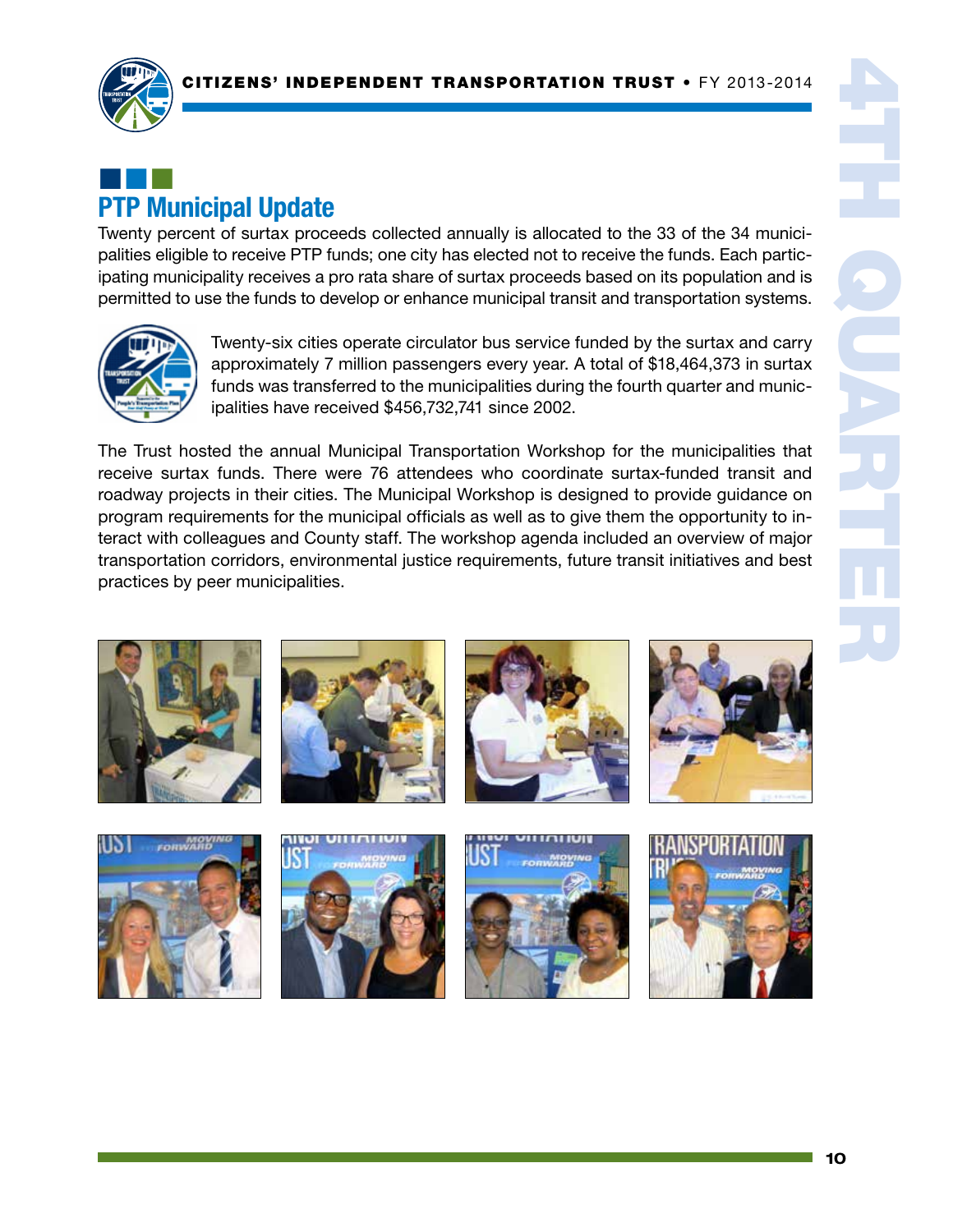

## ¢¢¢ Transportation Trust Board and Staff Update

#### Transportation Trust Meetings

CITT meets on a regular basis to fulfill its statutory responsibility to "monitor, oversee, review, audit and investigate" the implementation of the PTP. CITT met three times during the fourth quarter and the subcommittees held three meetings to consider and act on contracts and reports related to the PTP.





#### Transportation Trust Participates in 7th Avenue Transit Village Groundbreaking

CITT's first vice-chairperson, Hon. Anna E. Ward, Ph.D., attended the groundbreaking ceremony for the 7th Avenue Transit. Dr. Ward is pictured here with Hon. Audrey Edmonson, District 3, who has been a strong advocate of this project.

### Transportation Trust Members Participate in Miami-Dade League of Cities Meeting

CITT members and staff participated in the Miami-Dade League of Cities Board of Directors meeting on Aug. 7, 2014. Representing CITT were First Vice-Chairperson Hon. Anna E. Ward, Ph.D., Second Vice-Chairperson Glenn Downing, CFP. It was an opportunity to discuss progress on major PTP funded projects and the upcoming Transportation Summit.



*Glenn Downing, Dr. Anna Ward, Charles Scurr*



## Transportation Trust Hosts Municipal Officials

Participating in Florida International University Workshop CITT hosted a group of elected officials from several countries in South America who are participating in a public administration workshop at Florida International University. CITT staff provided the officials with a briefing on Miami-Dade County transportation policy and accompanied them on a tour of the downtown Metromover.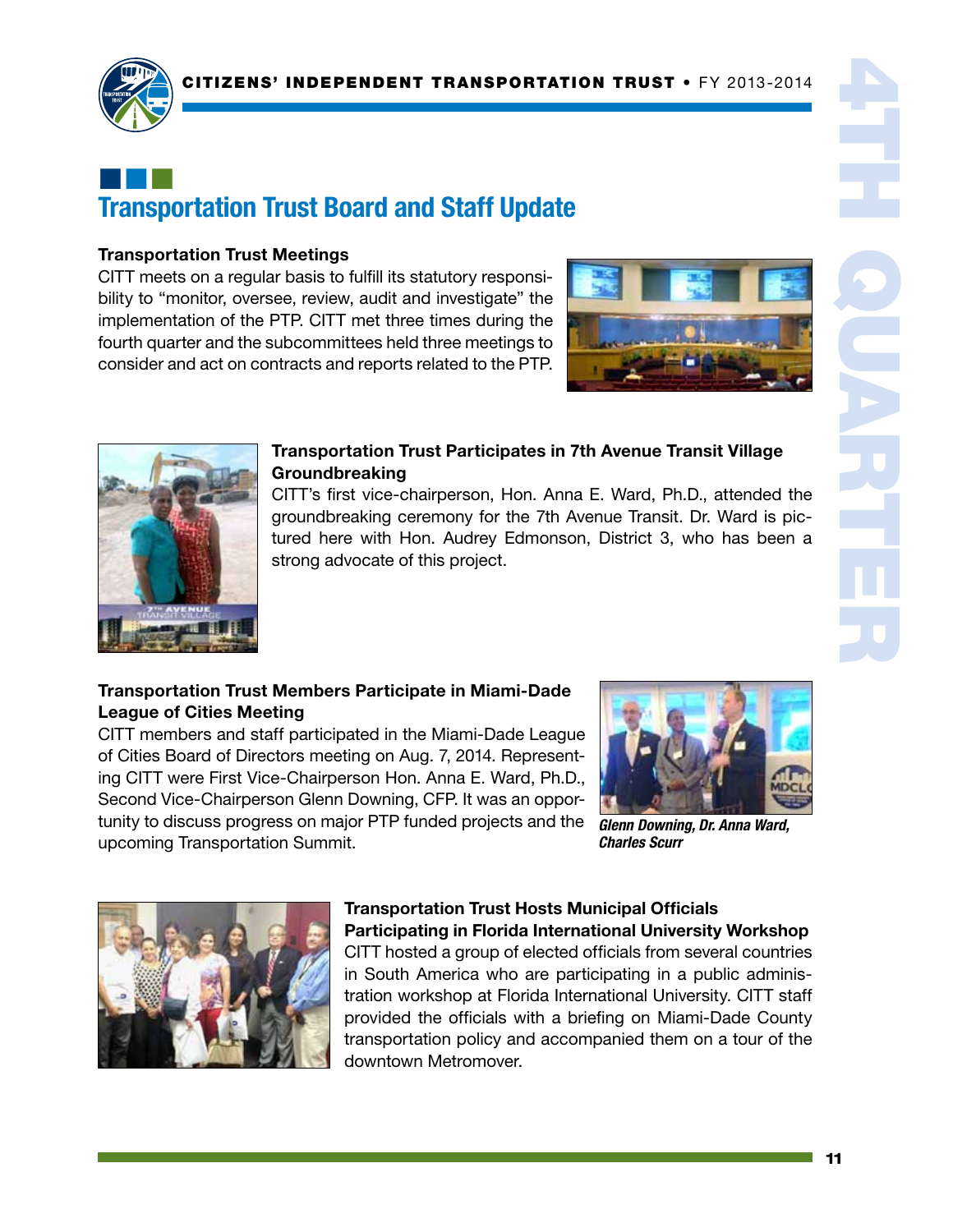

## ¢¢¢ PTP Finance

The Office of the Citizen's Independent Transportation Trust (OCITT) is responsible for transferring surtax revenue it receives from the State of Florida to eligible recipients such as Miami-Dade County, County departments and the municipalities participating in the Municipal Transportation Program. OCITT received \$54,678,944 in Surtax proceeds during the quarter and transferred \$18,464,373 to eligible municipalities as part of the established municipal share. Cumulative distributions to date are shown in the chart below.

| <b>PTP Finance Report</b><br><b>Cumulative Surtax Collections and Transfers To-Date</b><br><b>Fourth Quarter</b><br>FY 2013-2014 |                 |  |  |  |
|----------------------------------------------------------------------------------------------------------------------------------|-----------------|--|--|--|
| <b>Surtax received</b>                                                                                                           | \$2,150,704,492 |  |  |  |
| Interest earned                                                                                                                  | \$18,656,821    |  |  |  |
| <b>Transferred to MDT</b>                                                                                                        | \$1,487,953,417 |  |  |  |
| <b>Transferred to PWWM</b>                                                                                                       | \$113,958,022   |  |  |  |
| <b>Transferred to OCITT</b>                                                                                                      | \$18,567,125    |  |  |  |
| <b>Transferred to Municipalities</b>                                                                                             | \$456,732,741   |  |  |  |
| <b>Transferred to Others (Communications)</b>                                                                                    | \$325,699       |  |  |  |
| <b>Cash Balance</b>                                                                                                              | \$71,824,309    |  |  |  |

Notes: The cumulative numbers presented above are preliminary as of Sept. 30, 2014. The numbers may change once prior year entries are completed. The cash balance includes \$527,634 recaptured from municipalities in non-compliance being held for redistribution to the remaining municipalities and \$54,619,398 being kept in a reserve account for future capital expansion.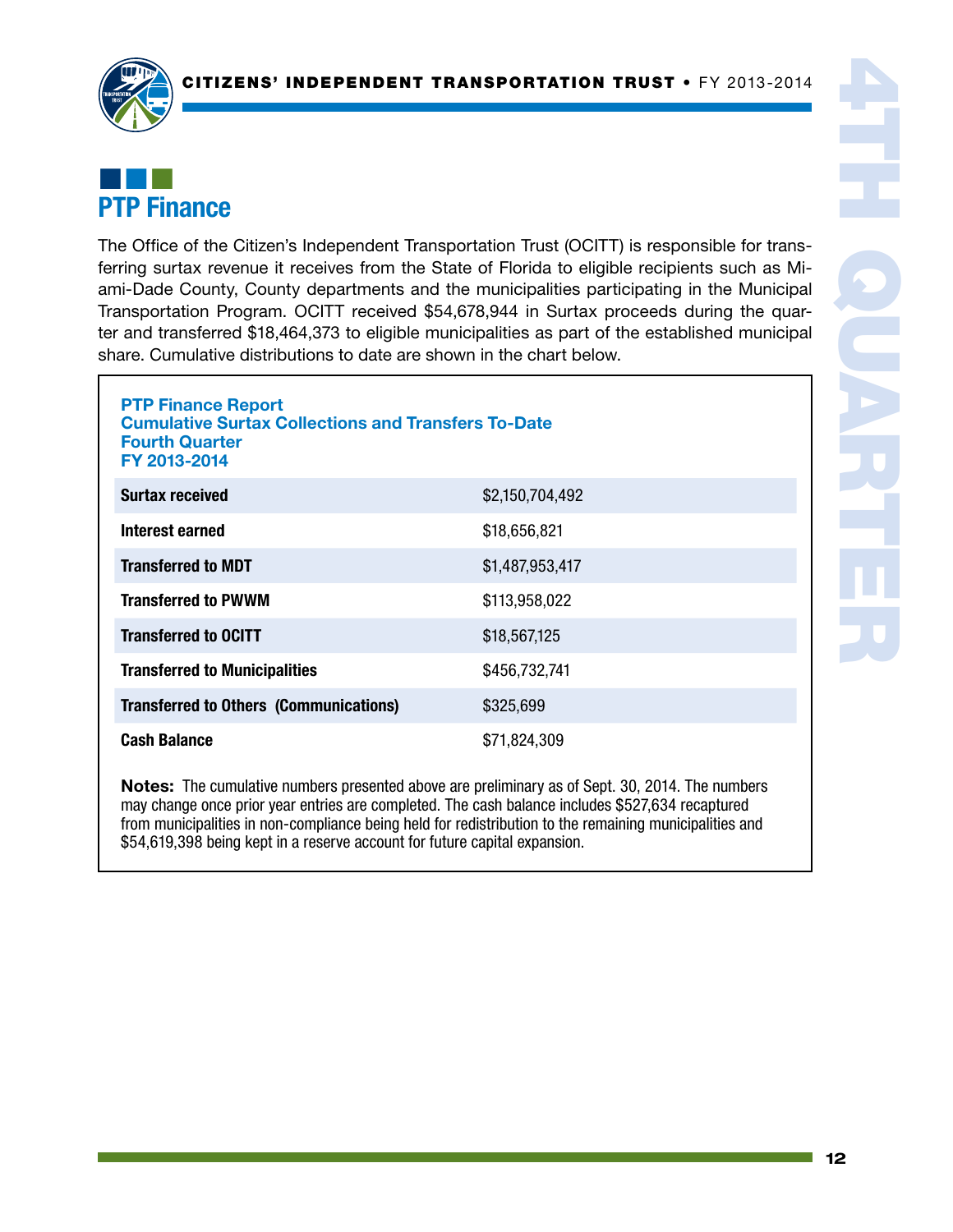

#### Surtax Collection Trend Analysis Surtax Collection Fourth Quarter Fourth Quarte<br>FY 2013-2014



## Trend Analysis of Quarterly Surtax Collections

**FY 2008-09 FY 2009-10** ■ FY 2010-11 ■ FY 2011-12 ■ FY 2012-13

■ FY 2013-14

4TH QUARTER